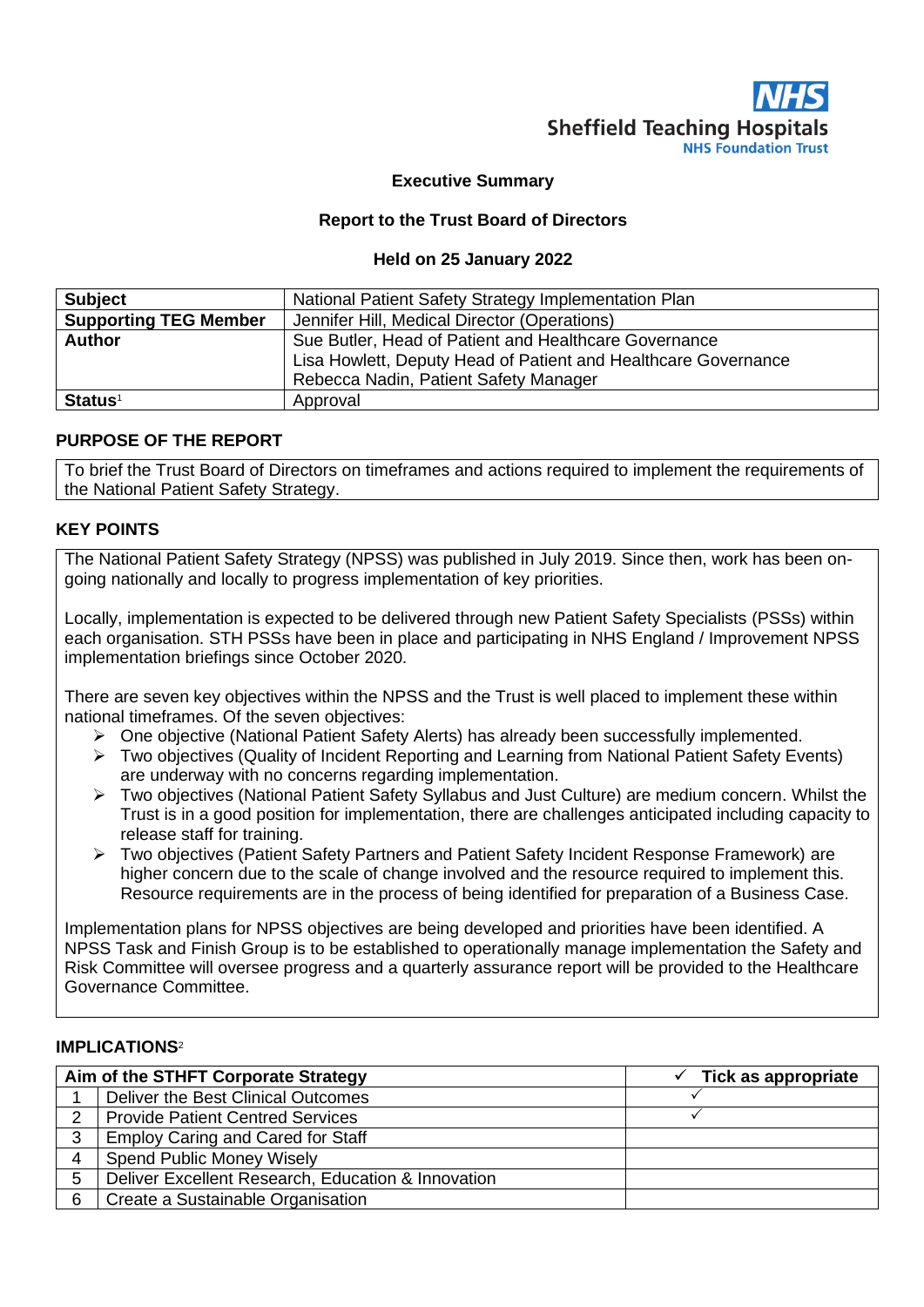## **RECOMMENDATIONS**

The Trust Board of Directors is asked to note plans for implementation and to approve proposed arrangements for oversight.

#### **APPROVAL PROCESS**

| <b>Meeting</b>      | <b>Date</b> | <b>Approved Y/N</b> |
|---------------------|-------------|---------------------|
| <b>TEG</b>          | 12/01/2022  |                     |
| <b>HCGC</b>         | 17/01/2022  |                     |
| <b>Public Board</b> | 25/01/2022  |                     |

<sup>1</sup> Status:  $A =$  Approval

A\* = Approval & Requiring Board Approval

D = Debate  $N = Note$ 

<sup>2</sup>Against the six aims of the STHFT Corporate Strategy 'Making a Difference – The next Chapter 2022-27'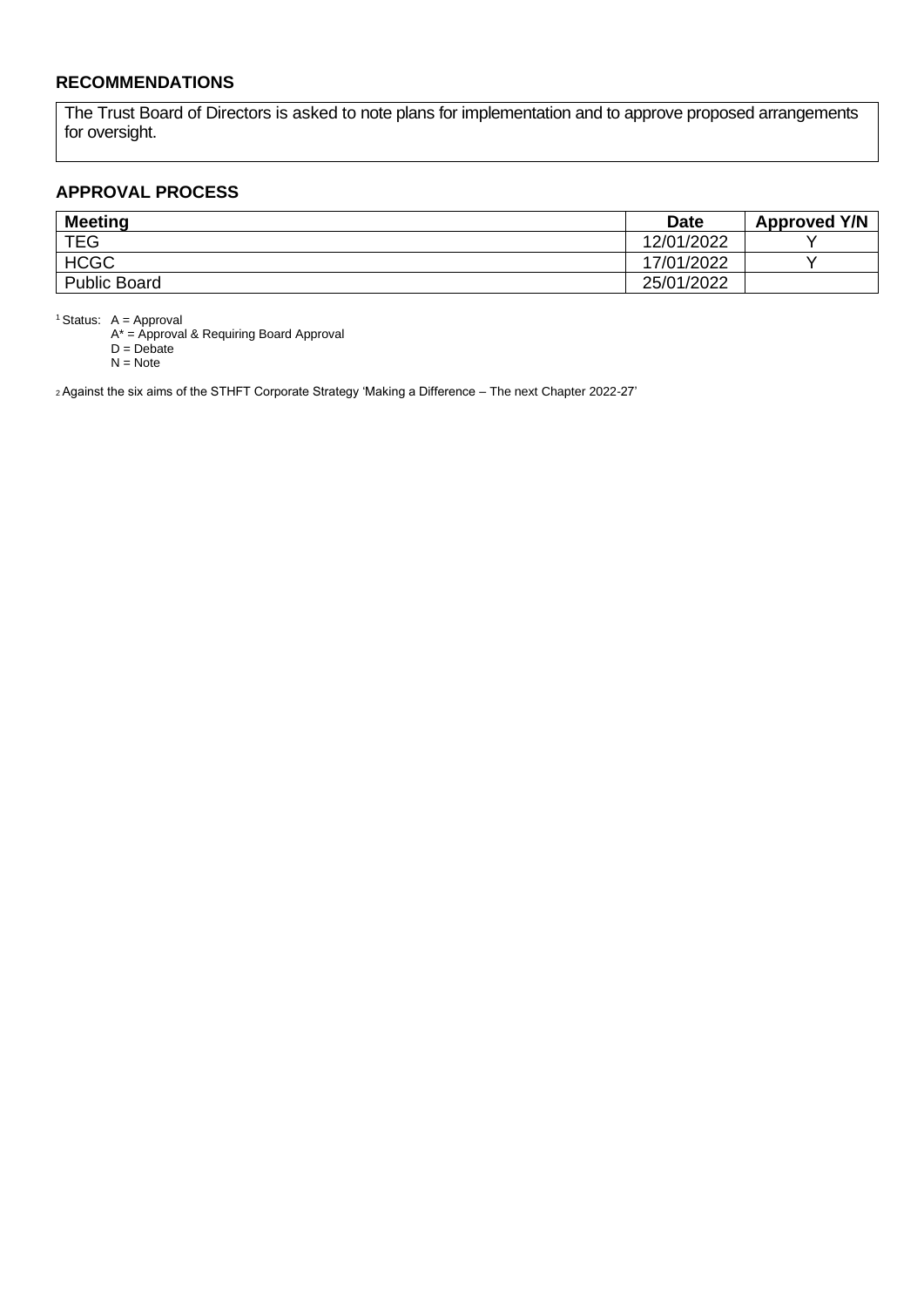### **1. Introduction**

The National Patient Safety Strategy (NPSS) which was published in July 2019, sets out what the NHS will do to achieve its vision to continuously improve patient safety in line with three strategic aims:

- Improving understanding of safety (**insight**),
- Equipping patients, staff and partners with the skills and opportunities to improve patient safety (**involvement**)
- Designing and supporting programmes that deliver effective and sustainable change (**improvement)**.

The Strategy set out the high level direction of travel and in the intervening period work has been undertaken nationally, to pilot some areas of the strategy and develop guidance, frameworks, and seminars to support implementation.

Locally, implementation is expected to be delivered through new Patient Safety Specialists (Appendix 1) within each organisation and earlier in the year a set of priority objectives were identified. This paper summarises the NPSS seven key objectives, Trust plans for implementation, areas of potential concern, and proposals for delivery and oversight within existing structures.

#### **2. Key NPSS Changes**

The key changes introduced by the Patient Safety Strategy are:

- The introduction of *patient safety specialists* into all organisations. The aim of this role is to ensure that there are key individuals in each organisation who, with the support of the Board, provide leadership and expertise in relation to patient safety (see appendix 1). All provider organisations were required to identify PSSs by November 2020 and for STH the role is shared across a number of individuals; Deputy Medical Director with responsibility for patient safety, the Head and Deputy Head of Patient and Healthcare Governance, and the Patient Safety Manager. Since October 2020, Trust PSSs have been participating in regular national briefings hosted by NHS England/Improvement.
- Embedding *[just culture](https://www.england.nhs.uk/patient-safety/a-just-culture-guide/)* principles in the way that the Trust operates to ensure psychological safety for staff. Ensuring that these principles are reflected in HR policies and practice supports a culture of fairness, openness and learning by making staff feel confident to speak up when things go wrong rather than fearing blame. This cycle then promotes a positive safety culture. Organisations are expected to evidence **on-going** progress in embedding just culture principles and whilst there is clear support across the Trust for just culture principles, further work is required to ensure and evidence that these are fully embedded and consistently applied across the organisation.
- Ensuring that within organisations there is a consistent, centrally co-ordinated response to *National*  **Patient Safety Alerts.** This approach ensures that the required action is taken in all relevant areas of the organisation, embedding national learning to protect patients from harm. The Trust process for the management of NPSAs is in line with national requirements and is well embedded. Since Q1 2021/22, closed alerts are reported quarterly via the Integrated Quality and Safety Report.
- Take action to improve the *quality of incident reporting*, ensuring the accuracy of data to support local and national learning, ensuring that action is focused in the most effective way. Organisations are expected to evidence on-going progress, including actions to increase incident reporting rates. The Trust has a positive incident reporting culture and benchmarks well nationally for incident reporting rates. Work is planned to further increase incident reporting focussing on directorates and staff groups where reporting rates are lower.
- Improving the way patient safety information is structured, collected and used across the NHS through the introduction of a new *learning [from patient safety events \(LFPSE\)](https://www.england.nhs.uk/patient-safety/patient-safety-incident-management-system/) system* which will replace the current National Reporting and Learning System (NRLS) and Strategic Executive Information System (StEIS). This will require the Trust to make significant changes to our Risk Management System (Datix) to meet the new national reporting requirements by mid-2022. Trust's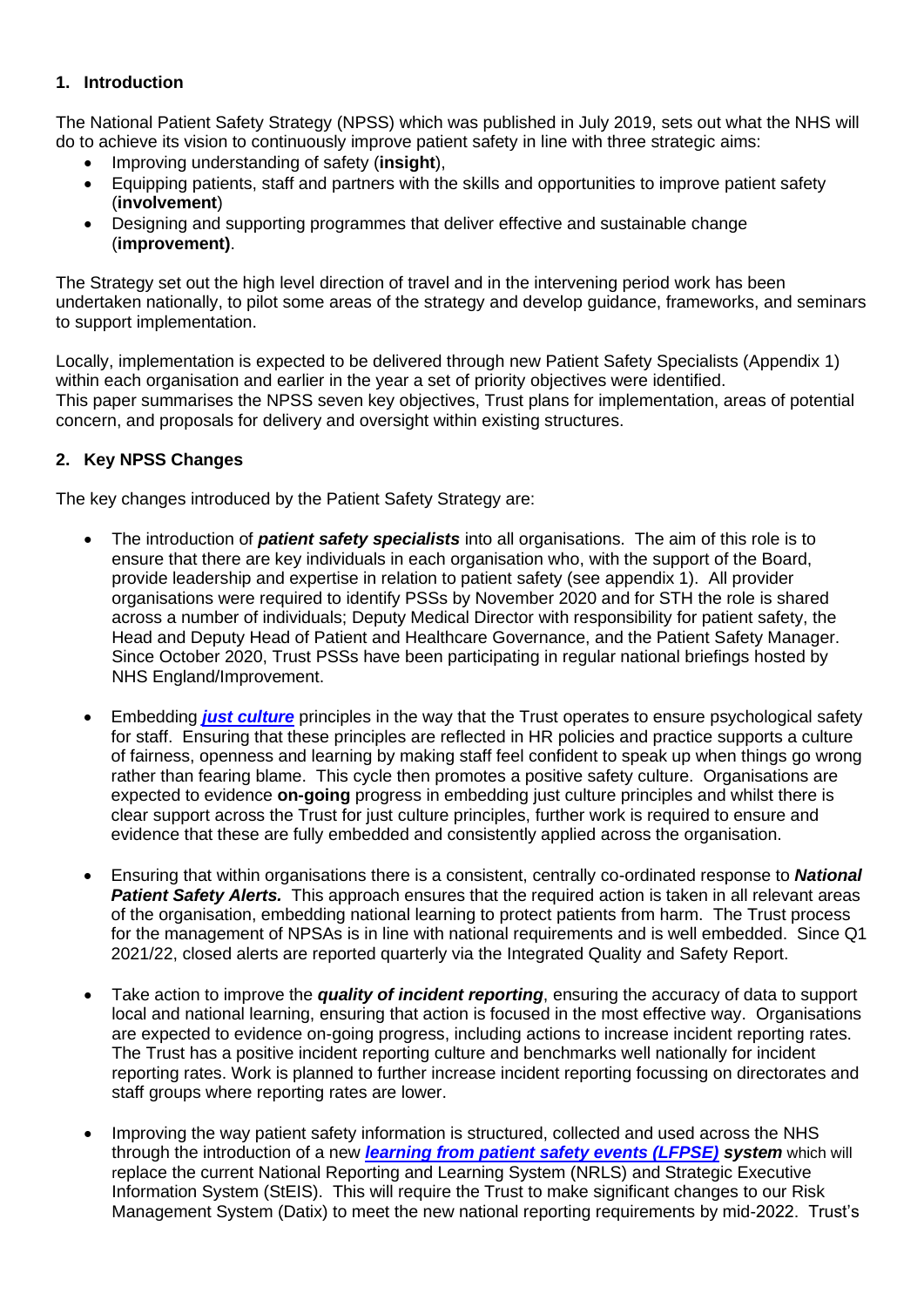risk management system provider (Datix) has confirmed that the system will be upgraded to ensure full implementation of the LFPSE in line with national requirements and timescales.

- Implement a new *[Patient Safety Incident Response Framework](https://www.england.nhs.uk/patient-safety/incident-response-framework/#psirf-implementation-timescales)* which will supersede the current Serious Incident Framework ensuring that high quality, systems-based incident investigations are undertaken by individuals with the capability, capacity and seniority to affect change. Final PSIRF guidance will be published in **Spring 2022** when all providers are expected to begin to transition to PSIRF. Fully meeting the requirements of PSIRF presents a significant challenge and will require changes to both structures and processes for incident management. PSIRF will mean fewer, better quality in-depth investigations and the introduction of a range of approaches to respond to incidents not subject to full investigation, which in turn requires staff with appropriate capacity and capabilities.
- Implement the national *[Framework for Involving Patients in Patient Safety](https://www.england.nhs.uk/patient-safety/framework-for-involving-patients-in-patient-safety/)* to promote the voice of patients through the involvement of patients in their own safety and the recruitment and ongoing support for patient safety partners (patients or lay people who contribute to organisation's governance and management processes to support patient safety). By June 2022, organisations are required to have two Patient Safety Partners on the organisation's '*'main clinical governance committee''***.** This will be followed by roll out of PSPs across other relevant groups and workstreams. In addition, organisations are required to progress programmes of work to increase patient involvement in their own safety. Capacity to implement, embed and support Patient Safety Partners is challenging and work has commenced to agree an implementation plan and to prepare a Business Case, in line with national guidance.
- Create a shared understanding of safety through delivery of staff training and education as defined by the *[national patient safety syllabus](https://www.hee.nhs.uk/our-work/patient-safety)* (appendix 3). Level 1 and Level 2 training have now been made available nationally and following the Patient Safety Specialist briefing in December 2021 a Training Needs Outline and implementation plan will be developed.

A more detailed gap analysis against each NPSS objective, along with actions required to meet the milestones is provided in Appendix 2.

#### **3. Implementation**

Governance arrangements for delivery of the work are proposed as follows:

- The Executive with lead responsibility for delivery of the NPSS is the Medical Director (Operations)
- A Senior Lead has been identified with responsibility for leading the operational implementation of each NPSS objective and these are detailed in the gap analysis in Appendix 2.
- The Trust PSSs will form a NPSS Task and Finish Group which will meet monthly and will involve other key senior staff as required. These will include the Trust's Patient Experience Manager and Learning and Development Manager.
- The Safety and Risk Committee will oversee progress via bi-monthly reports from the NPSS Task and Finish Group commencing in January 2021.
- Quarterly progress reports will be provided to the Healthcare Governance Committee, who will oversee implementation on behalf of the Board.

Implementation will initially focus on priority objectives. These are:

- Transition to PSIRF
- Implementation of Patient Safety Partners
- Completion of a TNO for levels 1 and 2 of the national patient safety syllabus training

#### **4. Conclusion**

The Trust is in a strong position to deliver the majority of the requirements of the patient safety strategy within the required timescales. Two objectives present considerable challenge due to the scale of change required and resource to support this. A business case is being developed to seek additional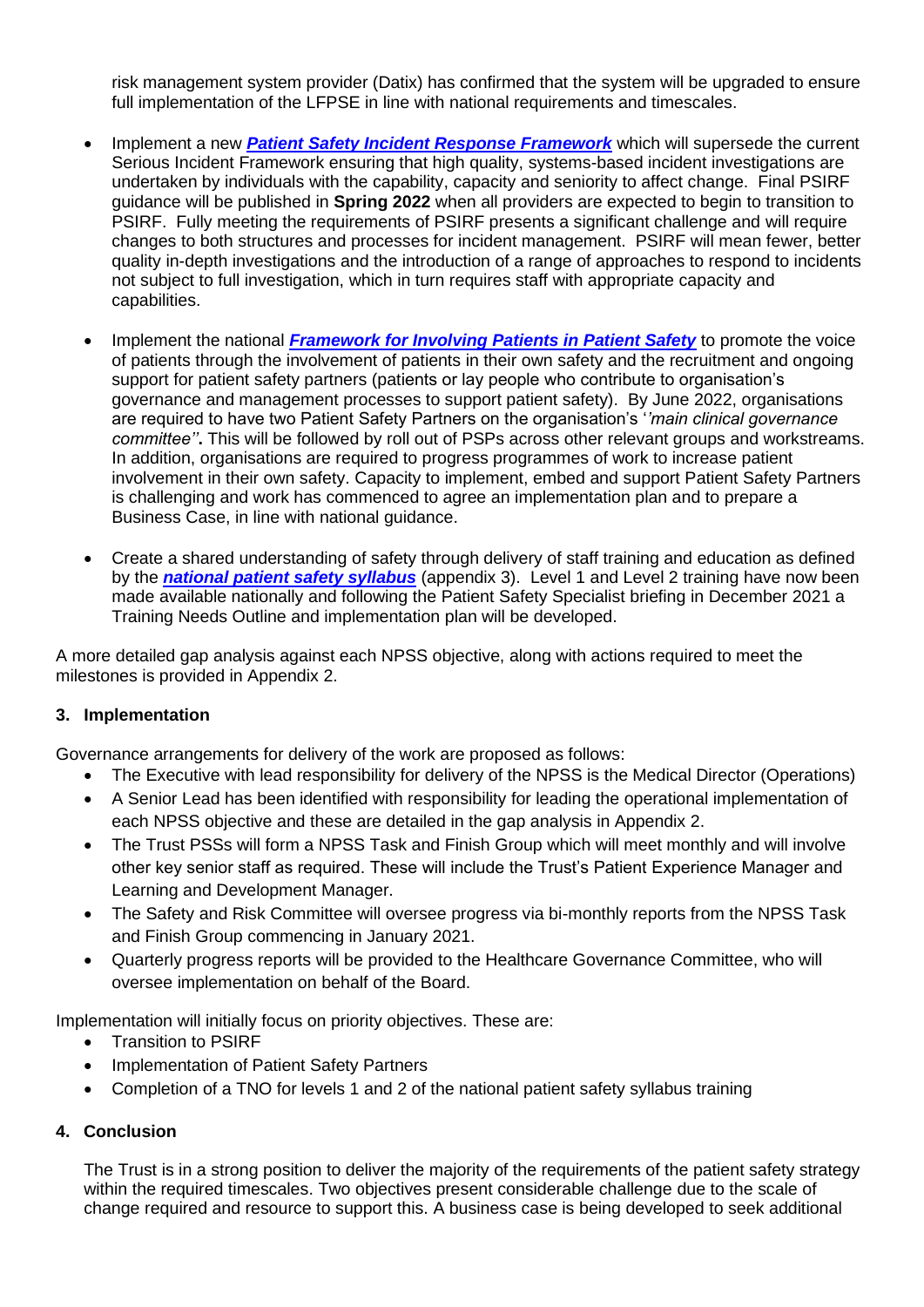resource to support implementation of PSPs and a detailed plan is being prepared for implementation of PSIRF.

The Trust Board of Directors is asked to note plans for implementation and to approve the proposed arrangements for oversight of delivery.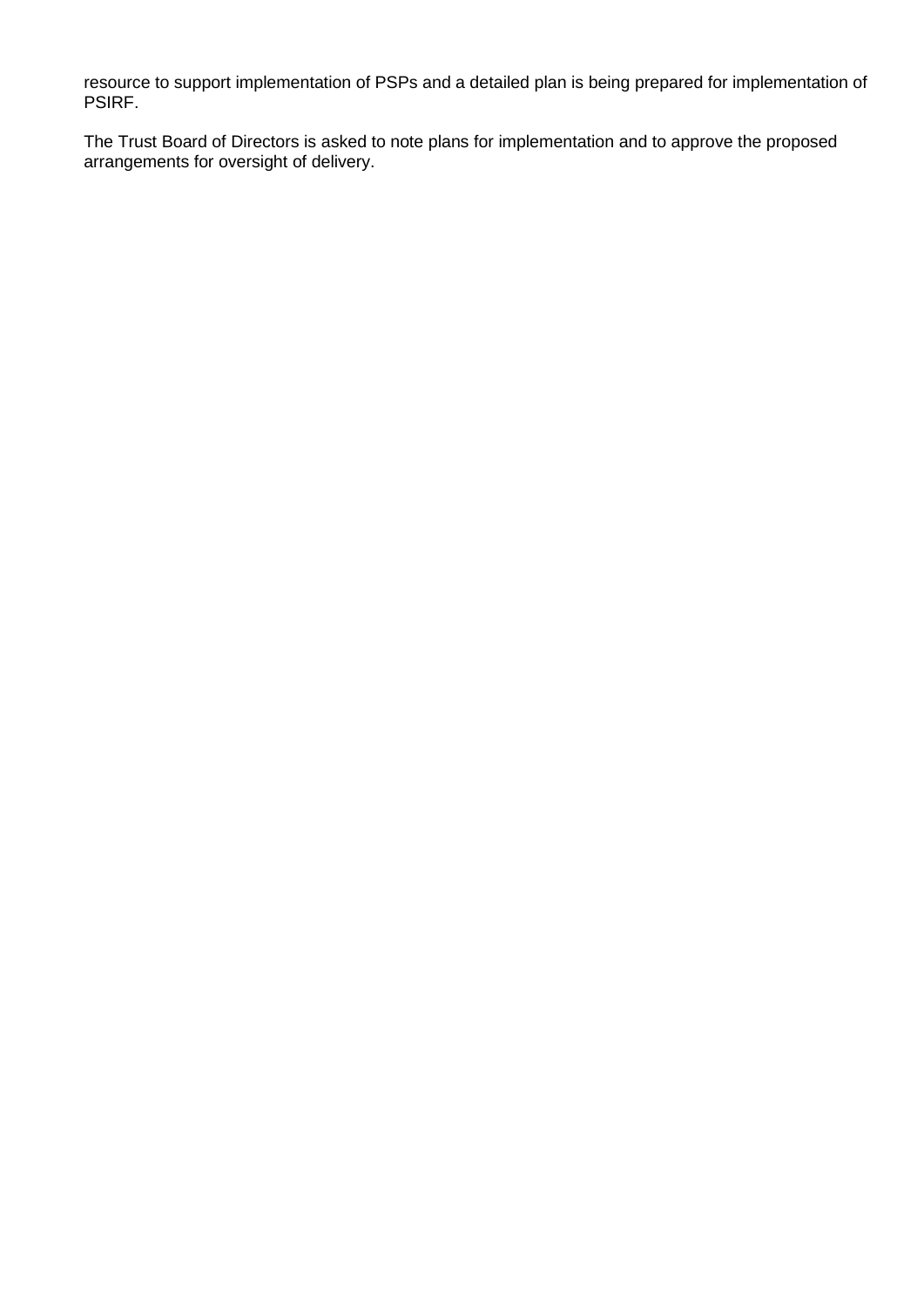#### **Patient Safety Specialist Role Summary**

The national PSS communications toolkit describes the role as follows:

*These individuals are the lead patient safety experts in their organisations, working full time on patient safety (in some organisations the role may be shared).*

*Patient safety specialists provide leadership, visibility and expert support to the patient safety work within their organisation. They support the development of a patient safety culture and safety systems, and the local implementation of the national NHS Patient Safety Strategy.*

*They have a key role in supporting their Executive Team to understand the most effective approaches to improving patient safety and ensuring that any patient safety-related responsibilities held by different executives are effectively aligned.*

*Patient Safety Specialists lead, and may directly support, patient safety improvement activity and ensure that systems thinking, human factors understanding and just culture principles are embedded in all patient safety processes.*

The national PSS role outline includes:

- Responsibility for/oversight of the implementation of the NHS patient safety strategy within the organisation
- Ensuring that there is a robust and effective patient safety strategy in place which aligns with the NHS patient safety strategy.
- Influence and have direct access to the executive team.
- Promote patient safety insight as an approach that incorporates understanding all sources of patient safety intelligence.
- Ensure information and intelligence is used as the basis for prioritising local patient safety development and proposed improvement approaches are based on an understanding of underlying causes
- Support / lead multi-professional responses to patient safety incidents, tailoring the different approaches required for new or under-recognised issues and wider patient safety challenges needing long-term improvement.
- Lead / support the development of a patient involvement strategy in patient safety including the recruitment and collaborative working with patient safety partners.
- Work in networks with Patient Safety Specialists from other organisations to share good practice and learn from each other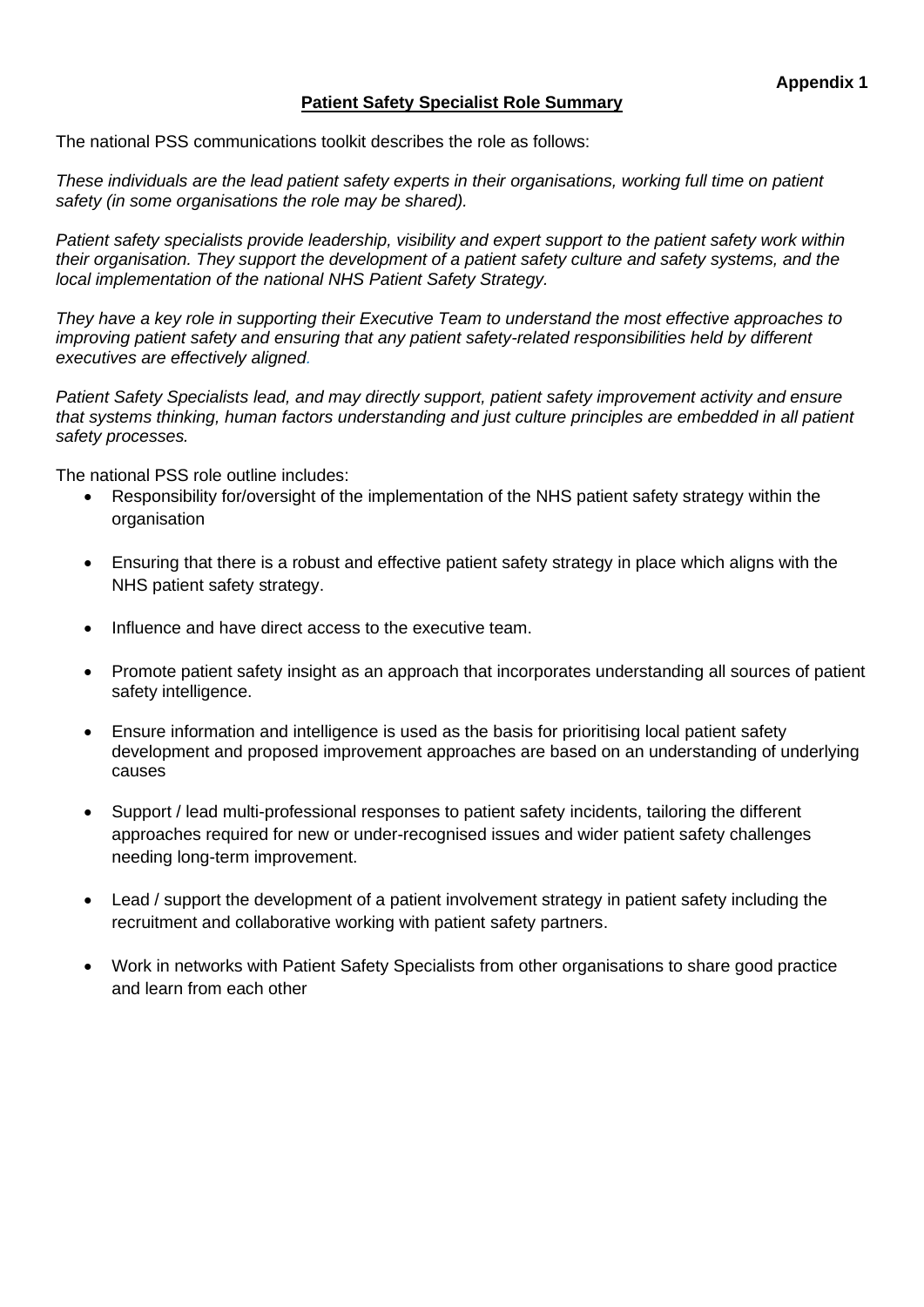## **National Patient Safety Strategy Priorities 2021/22**

## **Gap Analysis**

The Trust's position against each priority has been RAG rated based on the level of concern in relation to ability to ensure full implementation within national timeframes.

| <b>National requirements</b>                                                                                                                                                                                                                                                                                                                                                                                                                                                                               | <b>Current position</b>                                                                                                                                                                                                                                                                                                                                                                                                                                                                                                 | <b>Actions required</b>                                                                                                                                                                                                                                                                                                               | <b>Deadline</b>    | Lead        |  |  |
|------------------------------------------------------------------------------------------------------------------------------------------------------------------------------------------------------------------------------------------------------------------------------------------------------------------------------------------------------------------------------------------------------------------------------------------------------------------------------------------------------------|-------------------------------------------------------------------------------------------------------------------------------------------------------------------------------------------------------------------------------------------------------------------------------------------------------------------------------------------------------------------------------------------------------------------------------------------------------------------------------------------------------------------------|---------------------------------------------------------------------------------------------------------------------------------------------------------------------------------------------------------------------------------------------------------------------------------------------------------------------------------------|--------------------|-------------|--|--|
| <b>Patient Safety Specialists</b> (National timescale November 2020 then on-going)                                                                                                                                                                                                                                                                                                                                                                                                                         |                                                                                                                                                                                                                                                                                                                                                                                                                                                                                                                         |                                                                                                                                                                                                                                                                                                                                       |                    |             |  |  |
| Identify a PSS and notify NHS E/I by<br>November 2020.                                                                                                                                                                                                                                                                                                                                                                                                                                                     | The Trust identified three Patient Safety<br>Specialists by the national deadline:<br>Sue Butler, Head of Patient and Healthcare<br>Governance<br>Simon Buckley, Deputy Medical Director<br>Rebecca Nadin, Patient Safety Manager<br>Since October 2020, the Trust's PSSs have<br>been participating in regular PSS briefings and<br>networking events hosted by NHS E/I.<br>In October 2021, Lisa Howlett, Deputy Head of<br>Patient and Healthcare Governance became the<br>Trust's fourth Patient Safety Specialist. | A national generic PSS role outline has<br>been produced and we therefore need to:<br>Undertake a stocktake and review of<br>our PSS approach /model to ensure it<br>is appropriate<br>Clarify how PSS responsibilities will be<br>shared<br>Agree a role description for the STH<br>PSS role, based on the national<br>generic role. | 31 January<br>2022 | Head of PHG |  |  |
| <b>Identify Executive PSS support</b><br>Identify an Executive lead for patient safety<br>as a direct contact point for PSS and a NED<br>lead for patient safety. The executive lead<br>should ensure that there is:<br>A PSS workplan based on national<br>priorities for delivery of the NPSS<br>Sufficient resource and support for<br>$\bullet$<br>PSSs to complete the requirements of<br>their role including patient safety<br>training to level 5 of the Patient Safety<br>Syllabus once available | Executive Lead for patient safety is Jennifer Hill,<br>Medical Director (Operations).<br>Non-Executive Director lead is Ros Roughton,<br>Healthcare Governance Committee Chair.                                                                                                                                                                                                                                                                                                                                         | The implementation plan for the NPSS will<br>form the work plan for the PSS.                                                                                                                                                                                                                                                          | 31 Oct 2021        | Head of PHG |  |  |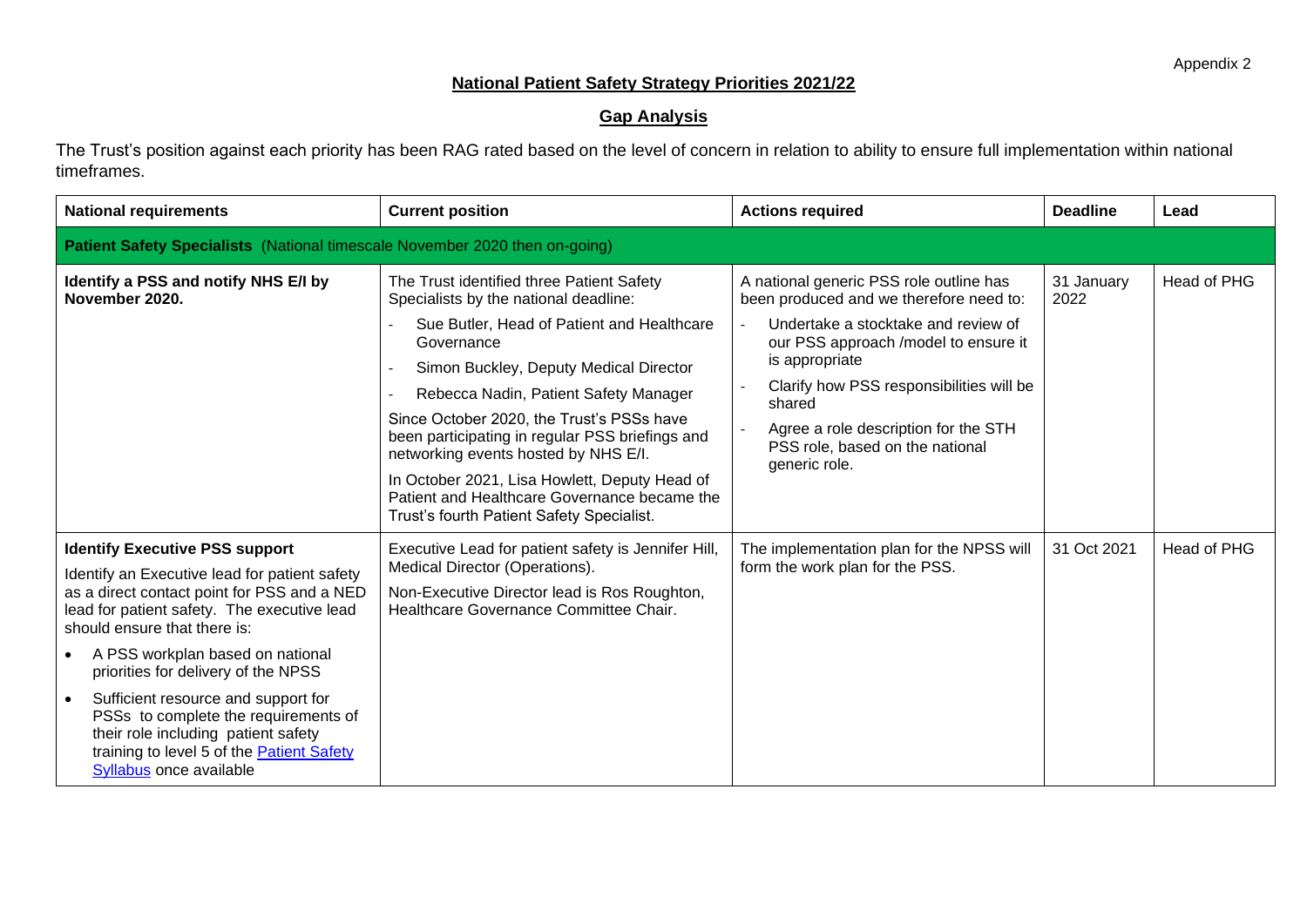|                                                                                                                                                                                                                                  |                                                                                                                                                                                                                                                                                                                                                                                                                                                              |                                                                                                                                                                                                         |                    | Appendix 2                             |
|----------------------------------------------------------------------------------------------------------------------------------------------------------------------------------------------------------------------------------|--------------------------------------------------------------------------------------------------------------------------------------------------------------------------------------------------------------------------------------------------------------------------------------------------------------------------------------------------------------------------------------------------------------------------------------------------------------|---------------------------------------------------------------------------------------------------------------------------------------------------------------------------------------------------------|--------------------|----------------------------------------|
| <b>National requirements</b>                                                                                                                                                                                                     | <b>Current position</b>                                                                                                                                                                                                                                                                                                                                                                                                                                      | <b>Actions required</b>                                                                                                                                                                                 | <b>Deadline</b>    | Lead                                   |
| Communicate and raise awareness of the<br><b>PSS role and National Patient Safety</b><br><b>Strategy priorities</b><br>All Board members should be aware of and<br>support the PSS's role and discuss as a<br>Board agenda item. | This paper will be presented to the Board of<br>Directors on 25 <sup>th</sup> January 2022. A copy of the<br>national executive briefing document is attached<br>as appendix 4.<br>The NPSS priorities and the PSS role have been<br>informally communicated through governance<br>networks and meetings across the Trust. These<br>include the Safety and Risk Forum.                                                                                       | Agree a communications plan, making use<br>of the national communications toolkit and<br>presentation slides.                                                                                           | 31 January<br>2022 | Head of PHG                            |
| <b>Just Culture (National timescale: on-going)</b>                                                                                                                                                                               |                                                                                                                                                                                                                                                                                                                                                                                                                                                              |                                                                                                                                                                                                         |                    |                                        |
| Embed the principles of a safety culture<br>on an ongoing basis.<br>The Trust should ensure that:<br>The Just Culture Guide is formally                                                                                          | The Just Culture guide has been formally<br>adopted and is an integral part of the Incident<br>Management Policy.<br>Currently not specifically referenced within<br>relevant HR policies and this needs to be<br>reviewed.<br>Staff survey results published in March 2021<br>and included within the quarterly IQSR.<br>Overarching results for safety questions suggest<br>Trust is above average (6.9 vs 6.8). Key<br>opportunities for improvement are: | Complete a review of relevant HR policies<br>to ensure alignment with Just Culture<br>principles and incorporate a specific<br>statement regarding Just Culture. Build<br>into relevant staff training. | 31 March<br>2022   | Asst. Head of<br>Employee<br>relations |
| adopted and built into your<br>organisation's HR policies; and that staff<br>and staff representatives understand                                                                                                                |                                                                                                                                                                                                                                                                                                                                                                                                                                                              | Agree specific actions in relation to<br>national staff survey safety questions.                                                                                                                        | 31 January<br>2022 | <b>Patient Safety</b><br>Manager       |
| how and when it should be used<br>Ensure the safety sections of the NHS<br>Staff Survey results are reviewed and<br>discussed, and agree any actions                                                                             |                                                                                                                                                                                                                                                                                                                                                                                                                                                              | Pilot the SCORE safety culture survey tool<br>within theatres to support longer term<br>culture change.                                                                                                 | 31 March<br>2022   | Deputy<br>Medical<br>Director          |
| needed to improve patient safety<br>culture.                                                                                                                                                                                     | Organisation takes action in response to<br>$\bullet$<br>incidents (STH 75.3%, group average<br>72.7%, group best 84.2%)                                                                                                                                                                                                                                                                                                                                     |                                                                                                                                                                                                         |                    |                                        |
|                                                                                                                                                                                                                                  | Staff receive feedback (STH 62.0%, group<br>$\bullet$<br>average 61.9%, group best 72.6%)                                                                                                                                                                                                                                                                                                                                                                    |                                                                                                                                                                                                         |                    |                                        |
|                                                                                                                                                                                                                                  | Work already identified includes a review of a<br>sample of responses provided via Datix to staff<br>who have reported incidents.                                                                                                                                                                                                                                                                                                                            |                                                                                                                                                                                                         |                    |                                        |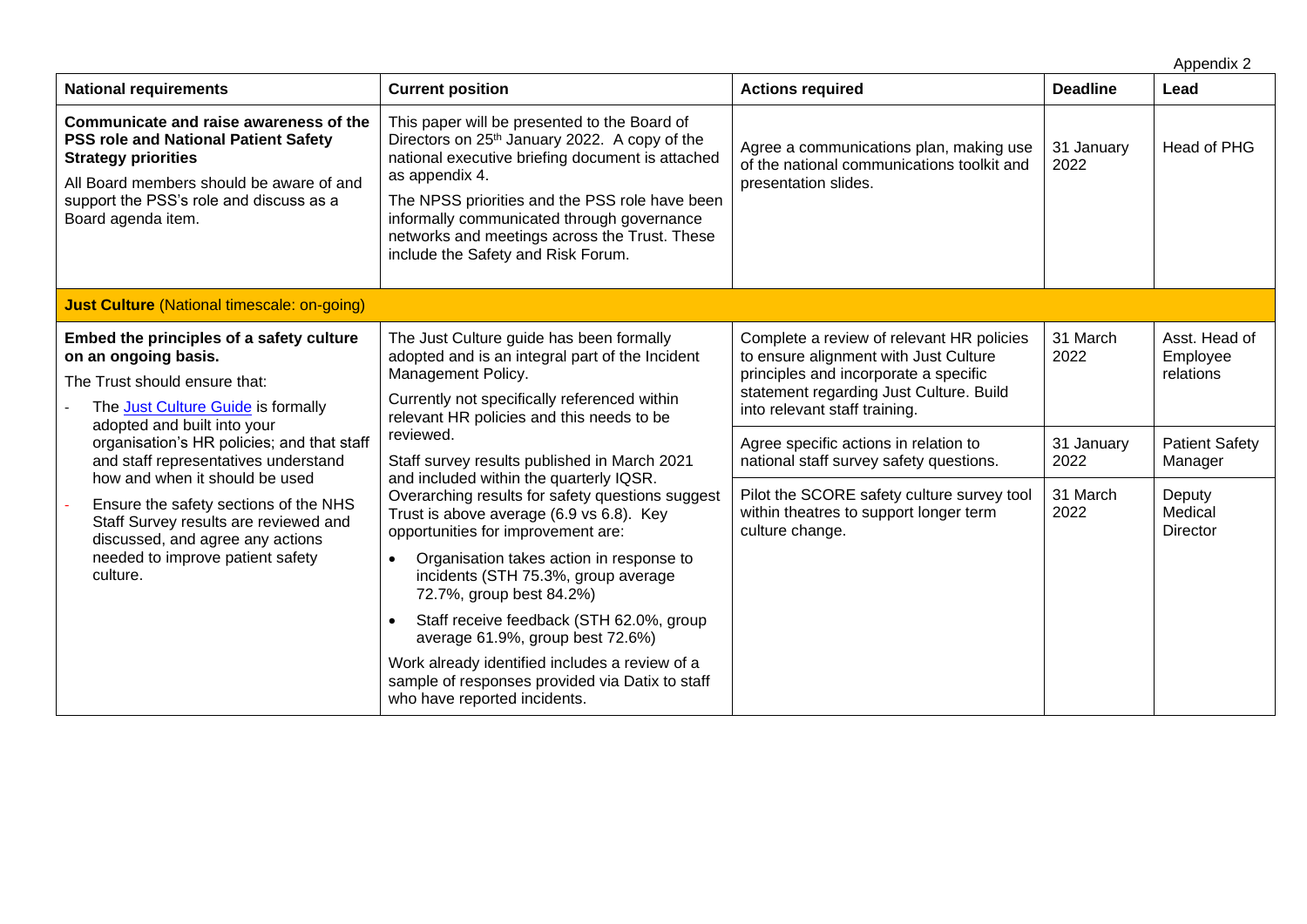Appendix 2

| <b>National requirements</b>                                                                                                                                   | <b>Current position</b>                                                                                                                         | <b>Actions required</b>                                       | <b>Deadline</b> | Lead                              |  |  |
|----------------------------------------------------------------------------------------------------------------------------------------------------------------|-------------------------------------------------------------------------------------------------------------------------------------------------|---------------------------------------------------------------|-----------------|-----------------------------------|--|--|
| National Patient Safety Alerts (NatPSAs) (National timescale December 2019)                                                                                    |                                                                                                                                                 |                                                               |                 |                                   |  |  |
| Ensure that there is a system for the<br>receipt and actioning of NatPSAs by<br>December 2019.                                                                 | Management of the Central Alert System (CAS)<br>and the Onward Distribution and Action of<br>Safety Alerts Policy in place, but due for review. | Complete review of policy to incorporate<br>national changes. | 31 Dec 2021     | Occupational<br>Safety<br>Manager |  |  |
| The system must ensure that:                                                                                                                                   | On receipt of a NatPSA the Medical Director                                                                                                     |                                                               |                 |                                   |  |  |
| There is an organisational-wide<br>coordination of response, with executive                                                                                    | (Operations) is notified and appropriate senior<br>leads are identified to respond to the alert.                                                |                                                               |                 |                                   |  |  |
| oversight, led by appropriate senior<br>healthcare professional(s).                                                                                            | Alerts are only closed following approval from<br>the lead Executive Director.                                                                  |                                                               |                 |                                   |  |  |
| the board is notified as new NatPSAs<br>are issued; and the appropriate people<br>are involved to ensure actions are<br>completed in the identified timescale. | Data show all PSAs in the last 12 months were<br>closed within timeframe. On-going compliance is<br>reported quarterly via the new IQSR.        |                                                               |                 |                                   |  |  |
| NatPSAs are only recorded as 'action<br>completed' on CAS with executive<br>authorisation and assurance that all<br>actions are complete.                      |                                                                                                                                                 |                                                               |                 |                                   |  |  |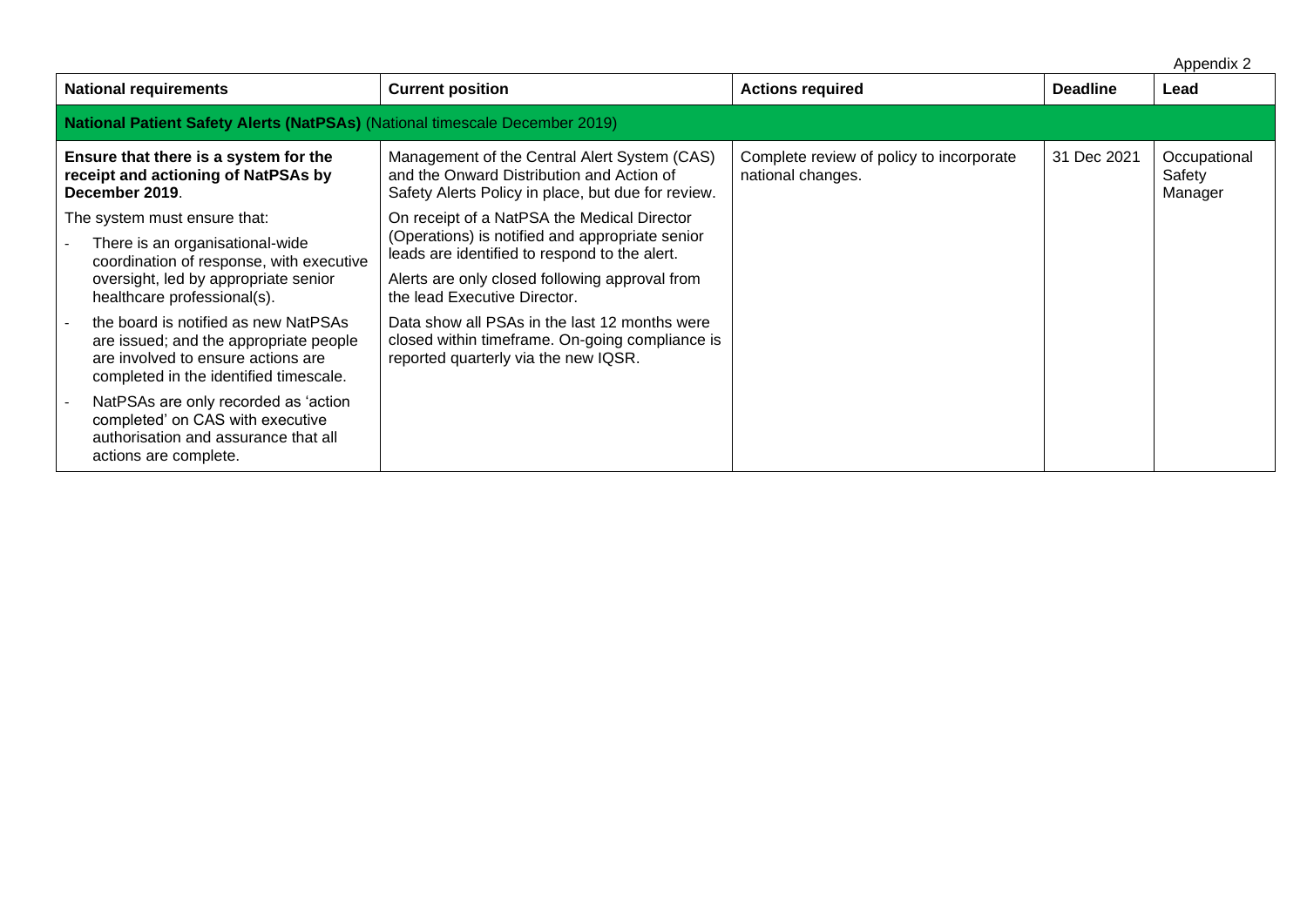|                                                                                                                                                                                                                                                                                                          |                                                                                                                                                                                                                                                                                                                                                                                                                                                                                                                                                                                                                                                                                               |                                                                                                                                                                                                                                                                                                                                                                                                                                                                                                                                                                                                                                               |                                                                                                                         | Appendix 2                                  |
|----------------------------------------------------------------------------------------------------------------------------------------------------------------------------------------------------------------------------------------------------------------------------------------------------------|-----------------------------------------------------------------------------------------------------------------------------------------------------------------------------------------------------------------------------------------------------------------------------------------------------------------------------------------------------------------------------------------------------------------------------------------------------------------------------------------------------------------------------------------------------------------------------------------------------------------------------------------------------------------------------------------------|-----------------------------------------------------------------------------------------------------------------------------------------------------------------------------------------------------------------------------------------------------------------------------------------------------------------------------------------------------------------------------------------------------------------------------------------------------------------------------------------------------------------------------------------------------------------------------------------------------------------------------------------------|-------------------------------------------------------------------------------------------------------------------------|---------------------------------------------|
| <b>National requirements</b>                                                                                                                                                                                                                                                                             | <b>Current position</b>                                                                                                                                                                                                                                                                                                                                                                                                                                                                                                                                                                                                                                                                       | <b>Actions required</b>                                                                                                                                                                                                                                                                                                                                                                                                                                                                                                                                                                                                                       | <b>Deadline</b>                                                                                                         | Lead                                        |
| Improving quality of patient safety incident reporting (National timescale: on-going)                                                                                                                                                                                                                    |                                                                                                                                                                                                                                                                                                                                                                                                                                                                                                                                                                                                                                                                                               |                                                                                                                                                                                                                                                                                                                                                                                                                                                                                                                                                                                                                                               |                                                                                                                         |                                             |
| Improve the quality of incident reporting<br>Use your organisation's NRLS explorer<br>reports to help improve how incidents<br>are captured locally and most effectively<br>described to the board.<br>Ensure quality of information recorded in<br>local incident reports, including degree<br>of harm. | Latest data shows that the Trust's level of<br>incident reporting is in the expected range.<br>However there is scope to increase reporting<br>and this has been further highlighted through<br>recent SIs which have been identified through<br>complaints.<br>The Safety Message for June 2021 promoted<br>incident reporting.<br>Further work, including targeted work with<br>specific directorates, is being planned.<br>For maternity CQC suggested that grading of<br>incidents did not match the actual harm to<br>patient or staff member. A subsequent review by<br>the CCG showed high levels of consistency<br>between staff assessment and CCG of the level<br>of harm recorded. | Identify and implement actions to improve<br>incident reporting. Actions already<br>identified include:<br>Review feedback provided via Datix to<br>$\bullet$<br>staff who report incidents<br>Complete an audit of the reporting of<br>$\bullet$<br>falls as incidents<br>Follow up specific cases where an<br>$\bullet$<br>incident has not been reported and is<br>highlighted via other routes such as<br>complaints, to identify learning<br>$\bullet$<br>Review incident reporting including<br>reporting rates by directorate<br>Agree a process/rolling programme for<br>$\bullet$<br>data quality review including levels of<br>harm | 31 March<br>2022<br>31 January<br>2022<br>From August<br>2021, on-<br>going<br>31 January<br>2022<br>31 January<br>2022 | Head of<br>PHG/Patient<br>Safety<br>Manager |
|                                                                                                                                                                                                                                                                                                          | Transition from NRLS and STEIS to Learn from Patient Safety Events (National timescale: mid-2022)                                                                                                                                                                                                                                                                                                                                                                                                                                                                                                                                                                                             |                                                                                                                                                                                                                                                                                                                                                                                                                                                                                                                                                                                                                                               |                                                                                                                         |                                             |
| <b>Ensure organisational readiness for</b><br>transition to the national Learn from                                                                                                                                                                                                                      | Datix have confirmed that they are working in<br>line with the national rollout timeline to ensure                                                                                                                                                                                                                                                                                                                                                                                                                                                                                                                                                                                            | Alert Safety and Risk Committee to the<br>expected changes.                                                                                                                                                                                                                                                                                                                                                                                                                                                                                                                                                                                   | 31 January<br>2022                                                                                                      | <b>Patient Safety</b><br>Manager            |
| <b>Patient Safety Events (LFPSE) (previously</b><br>known as PSIMs)<br>Feedback from a national briefing held on<br>28th July indicates that:                                                                                                                                                            | that all Datix organisations (including those<br>using DatixWeb) are equipped and able to report<br>to the LFPSE.                                                                                                                                                                                                                                                                                                                                                                                                                                                                                                                                                                             | Develop implementation plan once<br>DatixWeb is compliant with national<br>requirements.                                                                                                                                                                                                                                                                                                                                                                                                                                                                                                                                                      | Full<br>implementati<br>on by mid-<br>2022.                                                                             | <b>Patient Safety</b><br>Manager            |
| The national timescale for roll-out is<br>mid-2022.<br>The new reporting process will require a<br>number of additional fields in our<br>incident reporting form.<br>Uploads will be fully automated.                                                                                                    |                                                                                                                                                                                                                                                                                                                                                                                                                                                                                                                                                                                                                                                                                               | Internal communications plan to be<br>developed.                                                                                                                                                                                                                                                                                                                                                                                                                                                                                                                                                                                              | 31 January<br>2022                                                                                                      | <b>Patient Safety</b><br>Manager            |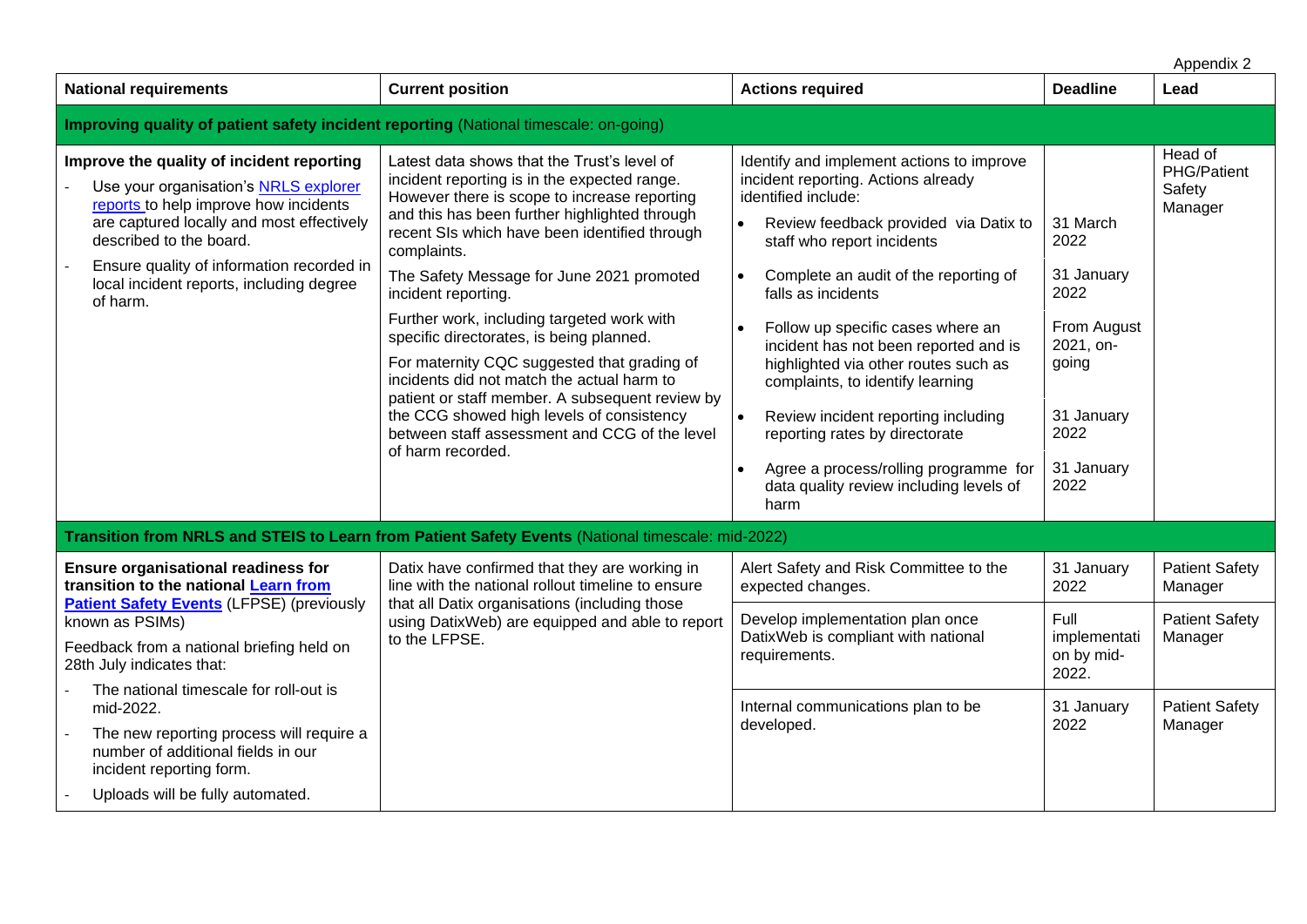|                                                                                                                                                                                                                                                                                                                                                                                                                                                                                                                                                                                                                                                                  |                                                                                                                                                                                                                                                                                                                                                                                                                                                                                                                                                                                                                                                                                                                                                                                                                       |                                                                                                                                                                                                                                          |                    | Appendix 2                                                 |
|------------------------------------------------------------------------------------------------------------------------------------------------------------------------------------------------------------------------------------------------------------------------------------------------------------------------------------------------------------------------------------------------------------------------------------------------------------------------------------------------------------------------------------------------------------------------------------------------------------------------------------------------------------------|-----------------------------------------------------------------------------------------------------------------------------------------------------------------------------------------------------------------------------------------------------------------------------------------------------------------------------------------------------------------------------------------------------------------------------------------------------------------------------------------------------------------------------------------------------------------------------------------------------------------------------------------------------------------------------------------------------------------------------------------------------------------------------------------------------------------------|------------------------------------------------------------------------------------------------------------------------------------------------------------------------------------------------------------------------------------------|--------------------|------------------------------------------------------------|
| <b>National requirements</b>                                                                                                                                                                                                                                                                                                                                                                                                                                                                                                                                                                                                                                     | <b>Current position</b>                                                                                                                                                                                                                                                                                                                                                                                                                                                                                                                                                                                                                                                                                                                                                                                               | <b>Actions required</b>                                                                                                                                                                                                                  | <b>Deadline</b>    | Lead                                                       |
|                                                                                                                                                                                                                                                                                                                                                                                                                                                                                                                                                                                                                                                                  | Transition to the new Patient Safety Incident Response Framework (National Timescale Spring 2022)                                                                                                                                                                                                                                                                                                                                                                                                                                                                                                                                                                                                                                                                                                                     |                                                                                                                                                                                                                                          |                    |                                                            |
| Prepare for implementation of the PSIRF<br>This should be informed by nationally<br>shared early adopter experience. Initially<br>local systems should:<br>• Identify PSIRF implementation lead(s) by<br>beginning Q3 2021/22<br>Review current resource (in terms of<br>$\bullet$<br>skills, experience, knowledge and<br>personnel) and subsequent action<br>required from beginning Q4 2021/22, to<br>ensure organisations are equipped to<br>respond to patient safety incidents as<br>described in the PSIRF:<br>Update quality governance arrangements<br>$\circ$<br>(from Q4 2021/22) to support<br>implementation and oversight of PSIRF<br>requirements | It is expected that the final PSIRF will be<br>launched nationally in Spring 2022.<br>The new Deputy Head of Patient and<br>Healthcare Governance has previously led<br>PSIRF at an early adopter site and has been<br>identified as the Trust lead for PSIRF, supported<br>by the Patient Safety Manager.<br>The Trust has an embedded process for initial<br>review and check and challenge for pressure<br>ulcer incidents and this is being further<br>developed to include falls.<br>In Maternity a Rapid Review process is in place,<br>to support immediate actions, learning and<br>escalation as required.<br>Whilst the Trust has in place robust processes<br>for incident management, PSIRF represents a<br>significant change and requires the introduction<br>of new approaches to incident management. | Complete a gap analysis against the<br>introductory version of the PSIRF and<br>supporting guidance, in particular the<br><b>Patient Safety Incident Investigation</b><br>Standards for presentation to the Safety<br>and Risk Committee | 31 January<br>2022 | Deputy Head<br>of PHG/<br><b>Patient Safety</b><br>Manager |
|                                                                                                                                                                                                                                                                                                                                                                                                                                                                                                                                                                                                                                                                  | Implement the Framework for Involving Patients in Patient Safety (National timescale June 2022)                                                                                                                                                                                                                                                                                                                                                                                                                                                                                                                                                                                                                                                                                                                       |                                                                                                                                                                                                                                          |                    |                                                            |
| The <b>framework for involving patients</b> was<br>published 30 June 2021. Expectations<br>include:<br>Board commitment to Patient Safety                                                                                                                                                                                                                                                                                                                                                                                                                                                                                                                        | The Trust has a strong culture of patient and<br>public involvement which is a good foundation<br>for this work.<br>It has been indicated nationally that the work is                                                                                                                                                                                                                                                                                                                                                                                                                                                                                                                                                                                                                                                 | Complete a gap analysis against the PSP<br>framework and develop an implementation<br>plan.                                                                                                                                              | 31 January<br>2022 | Deputy Head<br>PHG/Patient<br>Experience<br>Manager        |
| Partners including a public statement<br>Develop a business case to secure<br>$\bullet$<br>adequate financial resources to support<br>the involvement of PSPs<br>Two PSPs on the organisation's "main<br>Clinical Governance Committee" by June<br>2022                                                                                                                                                                                                                                                                                                                                                                                                          | likely to require additional resource to manage<br>the programme of work which includes PSP<br>recruitment and selection, induction and training,<br>objectives/appraisal, expenses, and measuring<br>and evaluating impact.<br>There will need to be agreement as to which is<br>the relevant committee that the two PSPs sit on.<br>National wording is "main Clinical Governance<br>Committee" which is likely to be the Trust's<br>Healthcare Governance Committee.                                                                                                                                                                                                                                                                                                                                               | Business case to be developed in<br>response to gap analysis.                                                                                                                                                                            | 31 January<br>2022 | Deputy Head<br>of PHG/<br>Patient<br>Experience<br>Manager |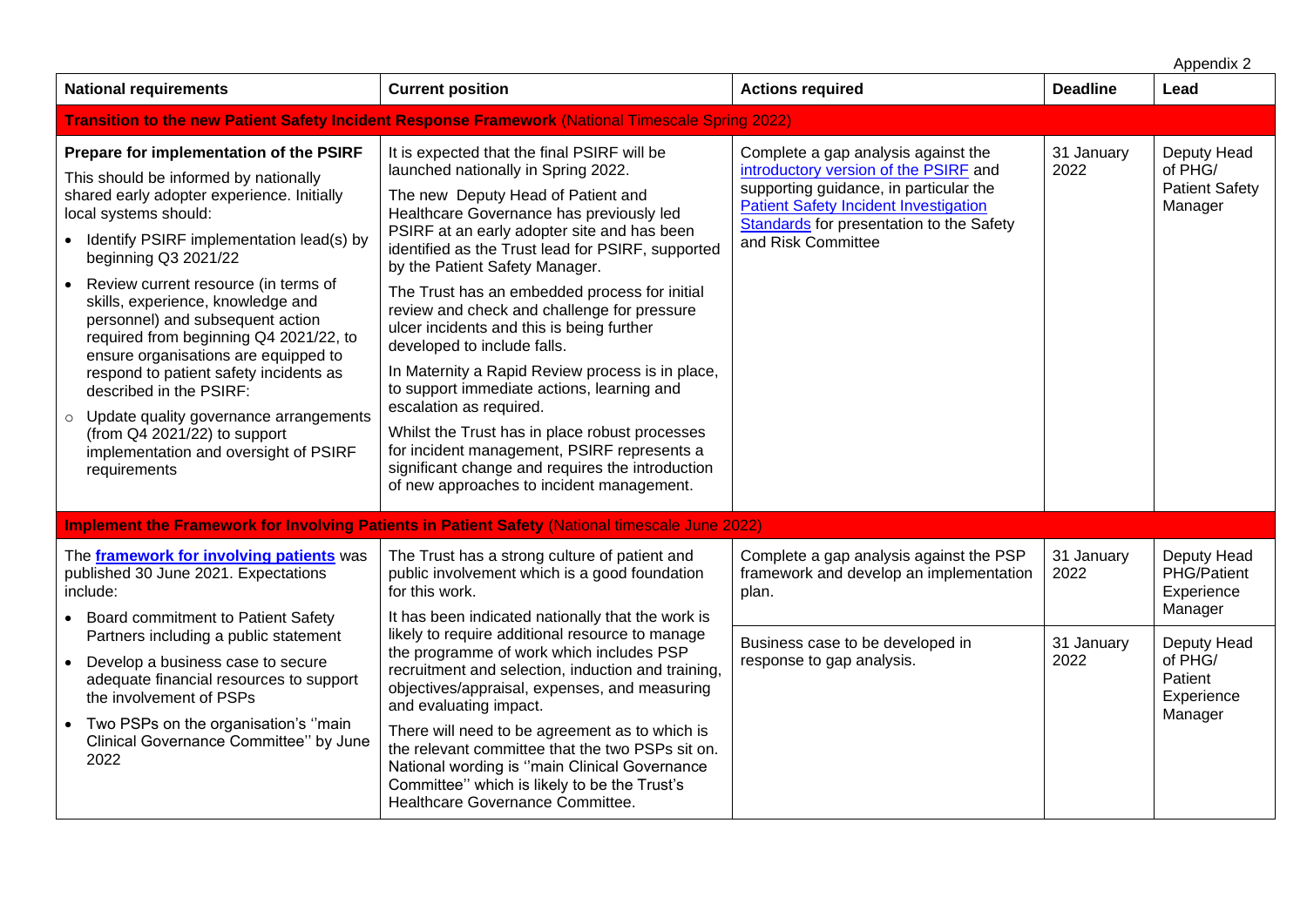Appendix 2

| <b>National requirements</b>                                                                                                                                      | <b>Current position</b>                                                                                                                                                                                                                                                                                                                | <b>Actions required</b>                                                                                                                              | <b>Deadline</b>             | . .<br>Lead                                                  |  |  |  |
|-------------------------------------------------------------------------------------------------------------------------------------------------------------------|----------------------------------------------------------------------------------------------------------------------------------------------------------------------------------------------------------------------------------------------------------------------------------------------------------------------------------------|------------------------------------------------------------------------------------------------------------------------------------------------------|-----------------------------|--------------------------------------------------------------|--|--|--|
| <b>Patient safety education and training (National timescale: April 2023)</b>                                                                                     |                                                                                                                                                                                                                                                                                                                                        |                                                                                                                                                      |                             |                                                              |  |  |  |
| Support all staff to receive training in the<br>foundations of patient safety by April<br>2023, including:<br>Ensuring Executive directors with                   | Level one and two learning materials will be<br>available on the E Learning for Health platform<br>from autumn $2021$ :<br>level 1 (essentials) e-learning modules<br>which are aimed at all staff<br>level 1 (essentials) e-learning module for<br>Boards and Senior Leadership teams<br>level 2 (access to practice) – for those who | Develop a training needs outline for<br>delivery of essential training and an<br>implementation plan to be approved at<br>Safety and Risk Committee. | 31 January<br>2022          | Deputy Head<br>of $L&D/$<br><b>Patient Safety</b><br>Manager |  |  |  |
| responsibility for patient safety and<br>education and training are aware of the<br>patient safety syllabus, and the<br>requirements for all staff to be trained. |                                                                                                                                                                                                                                                                                                                                        | Implement 4-monthly reporting of uptake<br>via Safety and Risk reports to Safety and<br><b>Risk Committee</b>                                        | Tο.<br>commence<br>Feb 2022 | <b>Patient Safety</b><br>Manager                             |  |  |  |
| Develop of an implementation plan with<br>the relevant education and training<br>teams for the delivery of 'essentials'<br>training once available in July 2021.  | wish to progress further                                                                                                                                                                                                                                                                                                               |                                                                                                                                                      |                             |                                                              |  |  |  |
| Monitor the uptake of 'essentials'<br>training across the organisation                                                                                            |                                                                                                                                                                                                                                                                                                                                        |                                                                                                                                                      |                             |                                                              |  |  |  |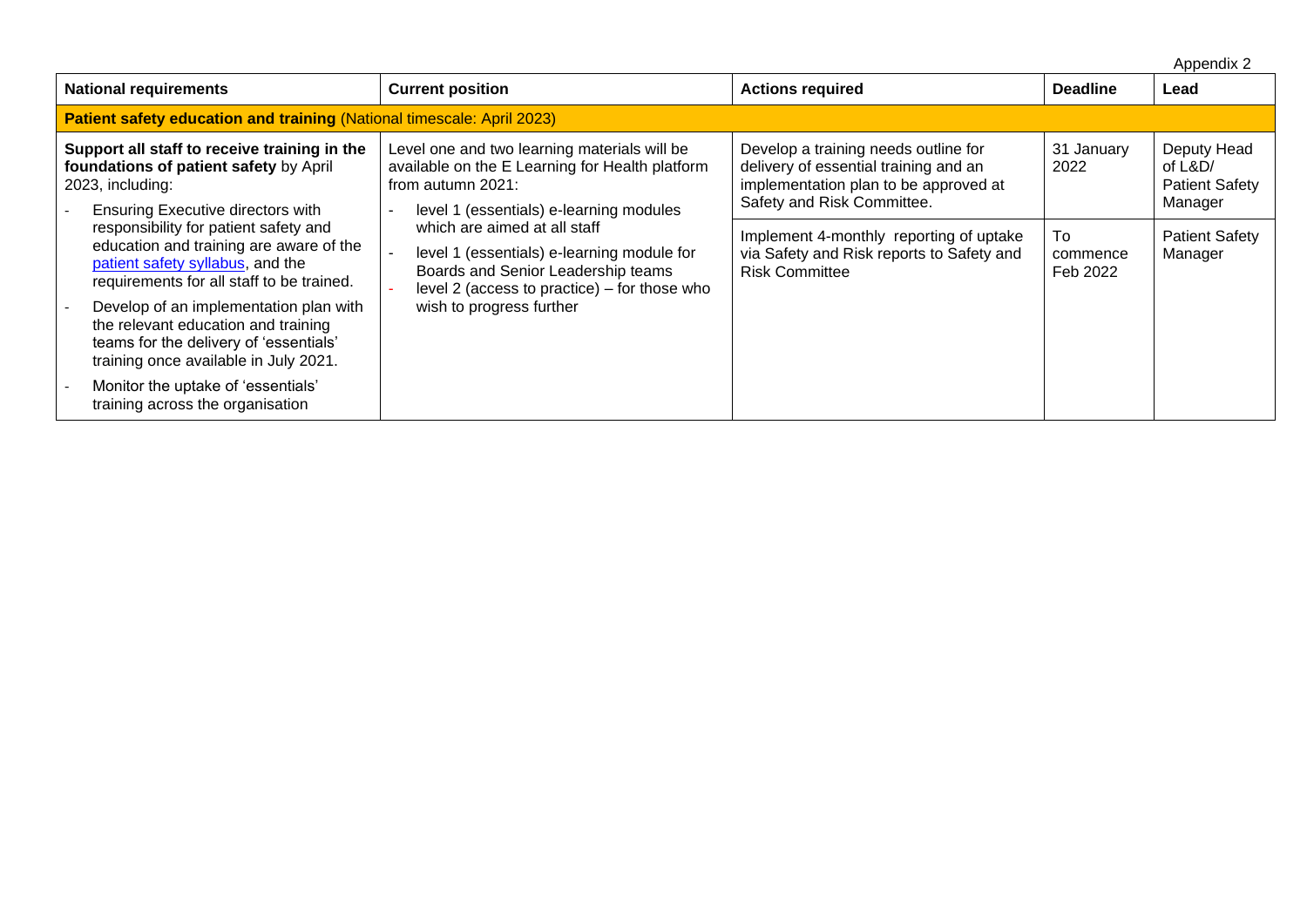## **Patient Safety Syllabus Summary**

One of the priorities within the Patient Safety Strategy published in July 2019 was the development of an NHS-wide Patient Safety Syllabus which would support a transformation in patient safety education and training in the NHS. The Patient Safety Strategy included ambitions to develop training in the fundamentals of patient safety that would be relevant to all NHS staff – clinical and non-clinical – as well as more detailed training and education that could be incorporated into clinical and non-clinical undergraduate and postgraduate healthcare education and continuing professional development.

The Academy of Medical Royal Colleges has worked with the University of Warwick to develop a [syllabus](https://healtheducationengland.sharepoint.com/Comms/Digital/Shared%20Documents/Forms/AllItems.aspx?id=%2FComms%2FDigital%2FShared%20Documents%2Fhee%2Enhs%2Euk%20documents%2FWebsite%20files%2FPatient%20Safety%20Syllabus%2FNational%20patient%20safety%20syllabus%2Epdf&parent=%2FComms%2FDigital%2FShared%20Documents%2Fhee%2Enhs%2Euk%20documents%2FWebsite%20files%2FPatient%20Safety%20Syllabus&p=true&originalPath=aHR0cHM6Ly9oZWFsdGhlZHVjYXRpb25lbmdsYW5kLnNoYXJlcG9pbnQuY29tLzpiOi9nL0NvbW1zL0RpZ2l0YWwvRVR1aHhyV0VCeGxEbFhJNWZvckl1aFlCb0Jpem9jYnBMMjBPSHhGRngyTUlqUT9ydGltZT1La29McjdWTjJVZw) which is designed for all NHS staff and is structured to provide both a technical understanding of safety in complex systems and a suite of tools and approaches that will:

Build safety for patients

Reduce the risks created by systems and practices

Develop a genuine culture of patient safety.

#### **Structure**

The syllabus is descriptive rather than prescriptive, based on five sequential domains, drawn from developing themes in patient safety,

#### Figure 1. Key Domains in the Patient safety syllabus



In addition, the following four key themes of underpinning knowledge and expertise run through all of the domains:

- Systems thinking
- Human factors
- Risk expertise
- Safety culture.

### **Implementation**

The syllabus is now being used as the basis for the preparation of detailed curricula and training modules, designed for specific levels of the NHS. The timeline for delivery of educational materials is as follows:

- Level 1 (Essentials) Patient Safety Syllabus educational materials are currently being developed for all staff and are due to be launched later summer. These consist of:
	- o Essentials introductory video (all staff)
	- o Essentials e-learning educational module (all staff)
	- o Essentials e-learning module for Boards and Senior Leadership teams
- Level 2 (Access to Practice) e-learning educational module for those who wish to progress further, in autumn 2021
- Levels 3-5: higher level modules for those in patient safety roles to be available by March 2022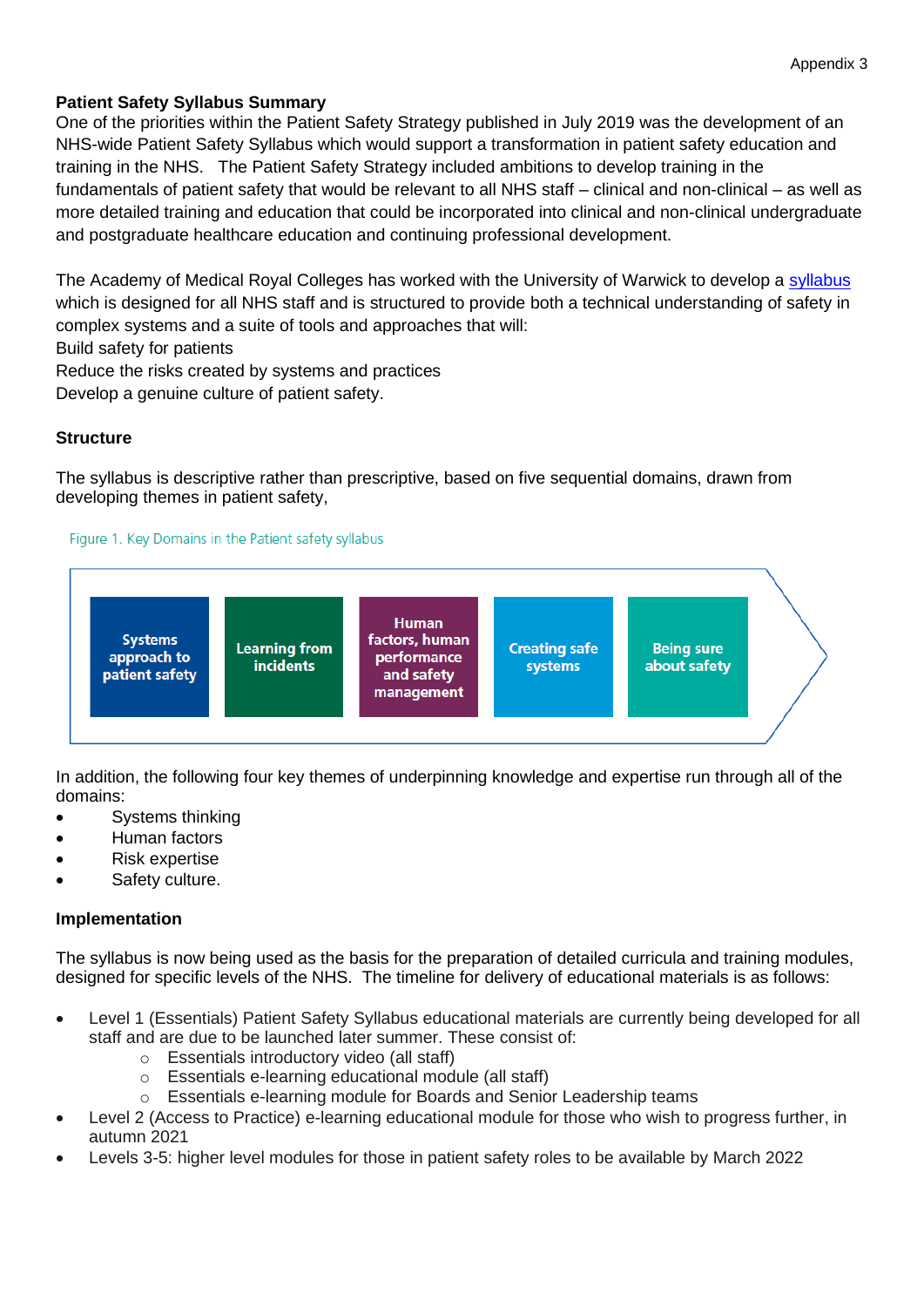NHS England and NHS Improvement - Patient Safety Specialists (PSS) - Executive Briefing Document



# Patient safety specialist role



- Lead patient safety experts in their organisation, working full time on patient safety
- Able to escalate immediate risks or issues to Exec team
- 'Captains of the team', provide dynamic senior leadership, visibility and expert support
- Work with others including: Medication safety officer (MSO), Medical device safety officer (MDSO), Maternity safety champions
- . Lead /support the local implementation of the NHS patient safety strategy: insight, involvement and improvement
- Support the development of a patient safety culture and safety systems
- Work in networks to share and learn
- . Lead, and may directly support, patient safety improvement activity
- Ensure that systems thinking, and just culture principles are embedded
- · Support patient safety partners (Framework for involving patients in patient safety)
- Learn and develop, complete the Patient safety syllabus  $3<sub>1</sub>$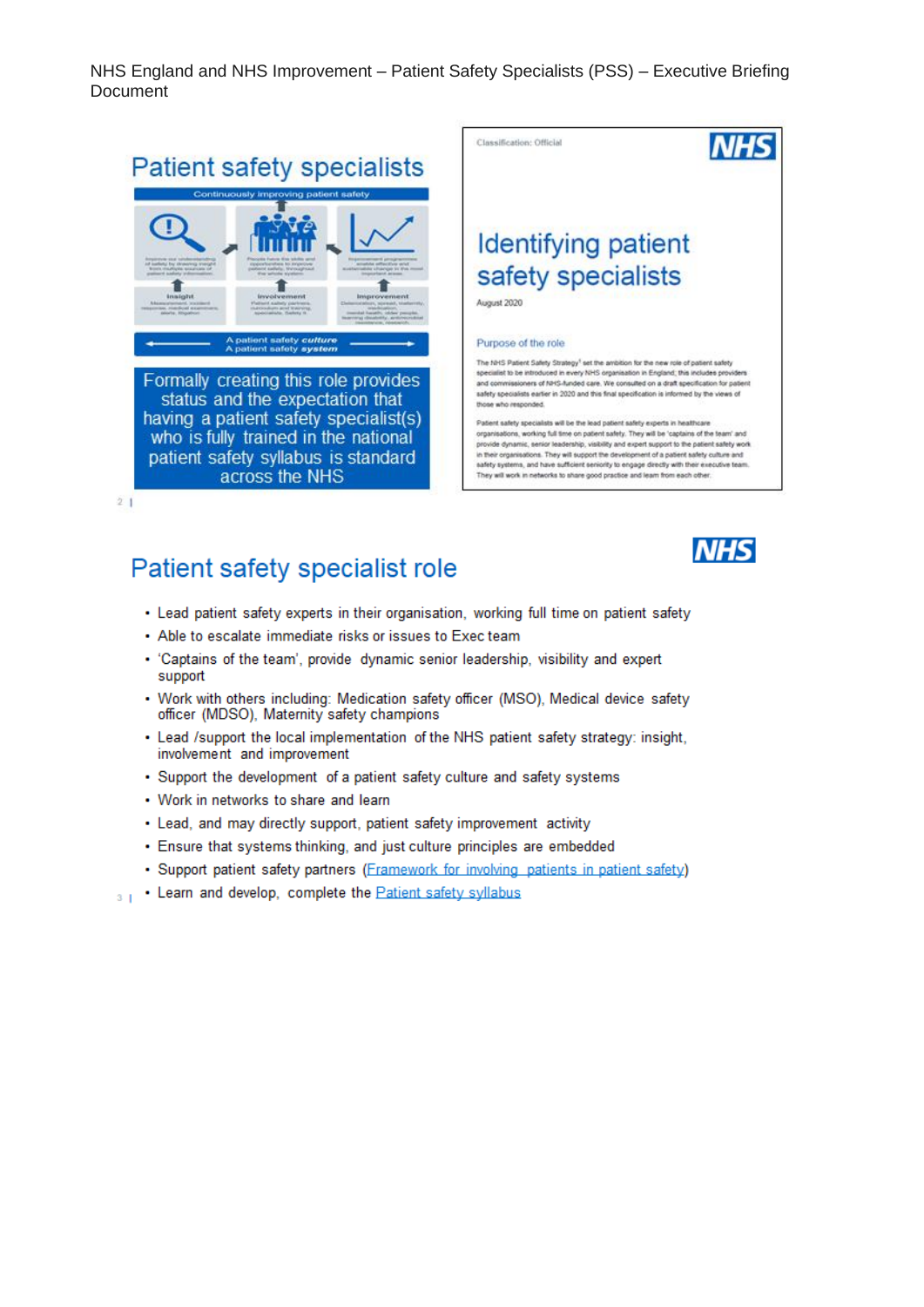# Key deliverables

- 2019 Role identified as part of the NHS patient safety strategy
- . 2020 Mar Patient safety specialists made a contractual requirement within the NHS Standard Contract 2021/22 section 33.7
- 2020 Aug/Nov Identifying Patient Safety Specialists and providing nominations to NHSEI from every NHS organisation by 3011/20
- · 2020 Nov National webinars provided to support patient safety specialist training
- 2021 Apr patient safety specialists to be full time in post
- · 2021 Apr patient safety specialist priorities document provided
- 2021 Jun Patient safety syllabus available for patient safety specialists and training for the Board

 $5<sub>1</sub>$ 

# **Early milestones**

- Over 700 Patient Safety Specialists representing 96% coverage of relevant organisations
- We have held 16 national meetings-topics including:
	- · National patient safety improvement programmes
		- Views on patient safety culture
	- · PSIRF progress update
- · Involvement in two national safety issues:
	- Beckton Dickinson infusion devices
		- Phillips device recall
- · Involvement in national working groups including:
	- · National Patient Safety Syllabus
	- Development of NHSX digital strategy
- . Development of FutureNHS Collaboration platform (access via patients afetyspecialists.info@nhs.net)
- Patient safety priorities document provided
- · Starting to create region and ICS patient safety specialist networks

 $6<sub>1</sub>$